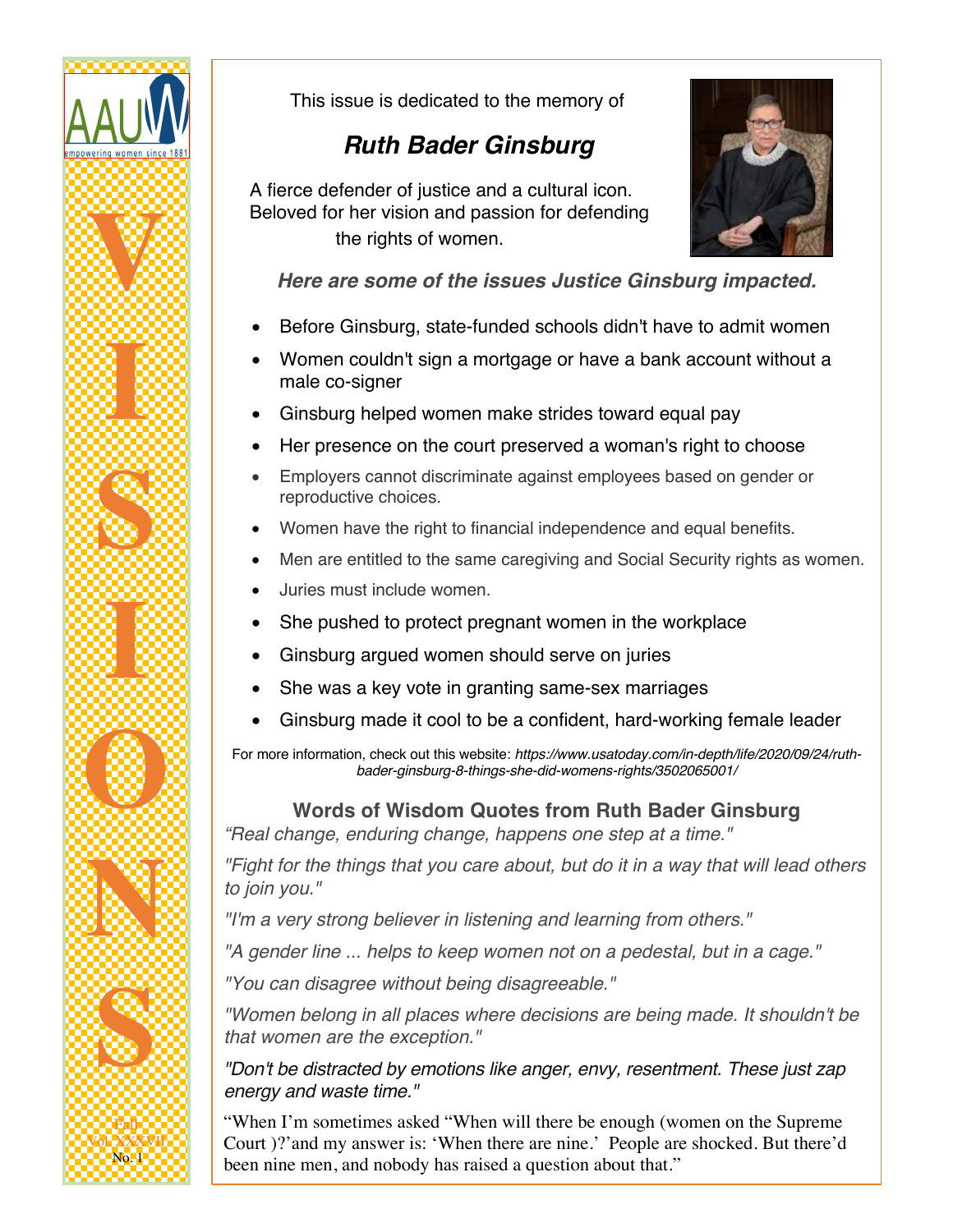# **Staying Connected During a Pandemic**

A Message from the Board

As this Pandemic consumes our lives, the Branch continues to seek ways to help us to make life more interesting and productive. Ways in which we hope we have been effective is through Connections, calling members, and this newsletter. Zoom has been a useful tool for our Board and some study groups. We thank Robin who produces Connections which provide activities and webinars to stimulate our mind and bodies. Our calling campaign early on was well received and we will be doing that again. We want to stay connected and know how you are doing. If you have any suggestions on how we can get through this, please forward your suggestions to any Board member or to Robin Eddy.

Our National organization is busy as well. This year we are celebrating the 100<sup>th</sup>

anniversary of the 19<sup>th</sup> amendment and the  $55<sup>th</sup>$  anniversary of the Voting Rights Act, two milestones that gave women the right to vote. Our AAUW representatives in Washington DC continue to promote and monitor equity issues. There never has been a more important time to keep up the fight



for fairness. Go to AAUW.org for up to date information on what are national organization is doing in Congress to protect and expand equity.

When we combine our voices, we have an impact.

We wish you all well and hope you continue to stay well and safe. We are in this together. The Board, Schenectady Branch.

#### **Membership**

This has been a tough year for us all. Our Branch continues to find ways to connect our members and make sure you are staying well and are not isolated. We are here for you. In May members of our Board, Ellen Auerbach, Robin Eddy, Karen Huggins, Arlene Maranville, Carol Reynolds, Bobbi Richardson, Pat Terry and Faith Weldon, made calls to our members to check on our members. We heard many positive comments from members who enjoyed speaking with our Board members so we plan to do this again in October. We appreciate Robin's efforts to send out Connections with suggestions for activities that you might enjoy while we remain isolated.

This year has also been unfortunate as we lost three members, **Rhoda Mayer, Grace Riccobono. and Nancy Walden.** Grace a former librarian was an active member of Modern Lit. Members enjoyed her book reviews and input on books the group read. Rhoda was an active participant in many study groups over her 54 year membership and shared her love of Vera Bradley handbags by donating many of these bags to a Branch fundraiser. Nancy was a 58 year member who took many leadership roles, was active in Science Topics, and contributed her talents to the AAUW quilt. We remember and appreciate these women and their many contributions to our Branch. Although many of our activities are shut down, the National organization continues to pursue our interests before Congress. We cannot let up the fight. Women interests are being threatened everyday.

Any concerns or suggestions, contact Bobbi Richardson or Jackie Mendeni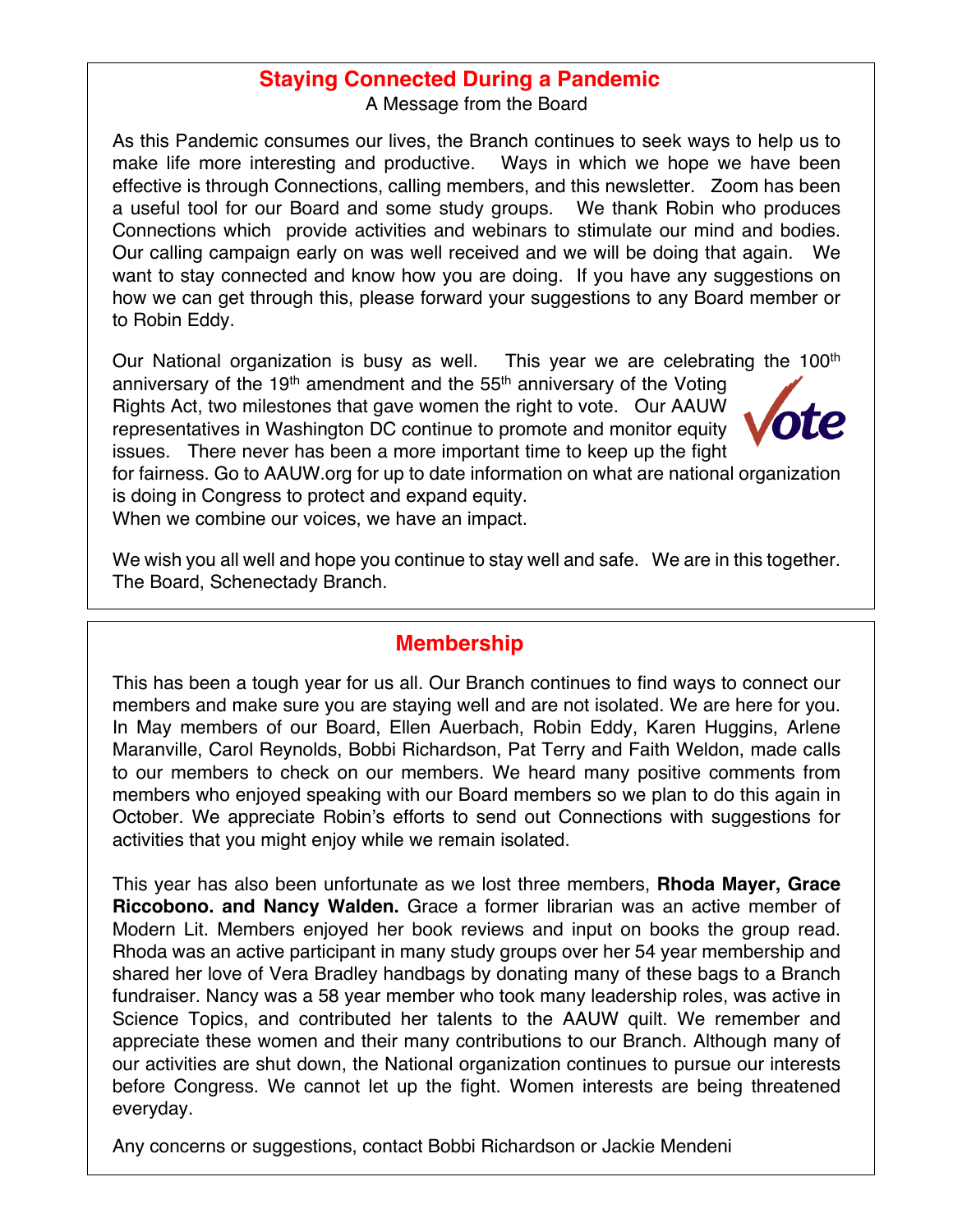### **Staying Connected and Active as AAUW Members**

Covid-19 has changed the face of America....the face of the world. The impact of this pandemic has yet to be measured, but for women's organizations, we know the impact is especially devastating. That is because women are disproportionally impacted by the virus.

For us, members of our local branch, the impact is immediate and painful. We can no longer meet in fellowship. We email or Zoom. We can no longer come together in small or large groups - to share ideas and enjoy each other's company.

For the larger community of women, women who work - the impact of the pandemic has been devastating.

Women constitute the majority of low wage workers. Women are the majority of caregivers, both for children and the elderly. Women are less likely than men to have adequate health care and family leave benefits. As society adapts to new employment patterns, as schools furlough non-essential personnel, it is women who feel the impact most keenly.

The work they do is often underpaid and undervalued — an unseen labor force that keeps the country running and takes care of those most in need, whether or not there is a pandemic. One in three jobs held by women has been designated as "essential" according to a New York Times analysis of census data crossed with the federal government's essential worker guidelines - and the majority of these jobs are held by minority, nonwhite women. These are the jobs that keep the country running during a pandemic: working in schools, hospitals, pharmacies and supermarkets.

With school and daycare closures, women have been disproportionally impacted. Of job losses, women have accounted for 58.8% of those losses. AAUW has long been dedicated to full equity for women - equity in the political sphere, equity in education, and equity in employment. Now, more than ever, AAUW must stand behind policies which support women's work and policies of equity.

And what is our job during this time of pandemic and isolation? Our job is to stay connected to our local AAUW chapter, to call or email or Zoom with fellow members. To maintain our membership and support our leadership. To participate in civic actions which will result in equitable policies for women. To encourage voting. To write our elected officials. To maintain our vigilance so that equitable conditions no longer become a distant goal but a reality.

AAUW is a powerful force for achieving just that! Stay Strong!

 **~ Eleanor Aronstein**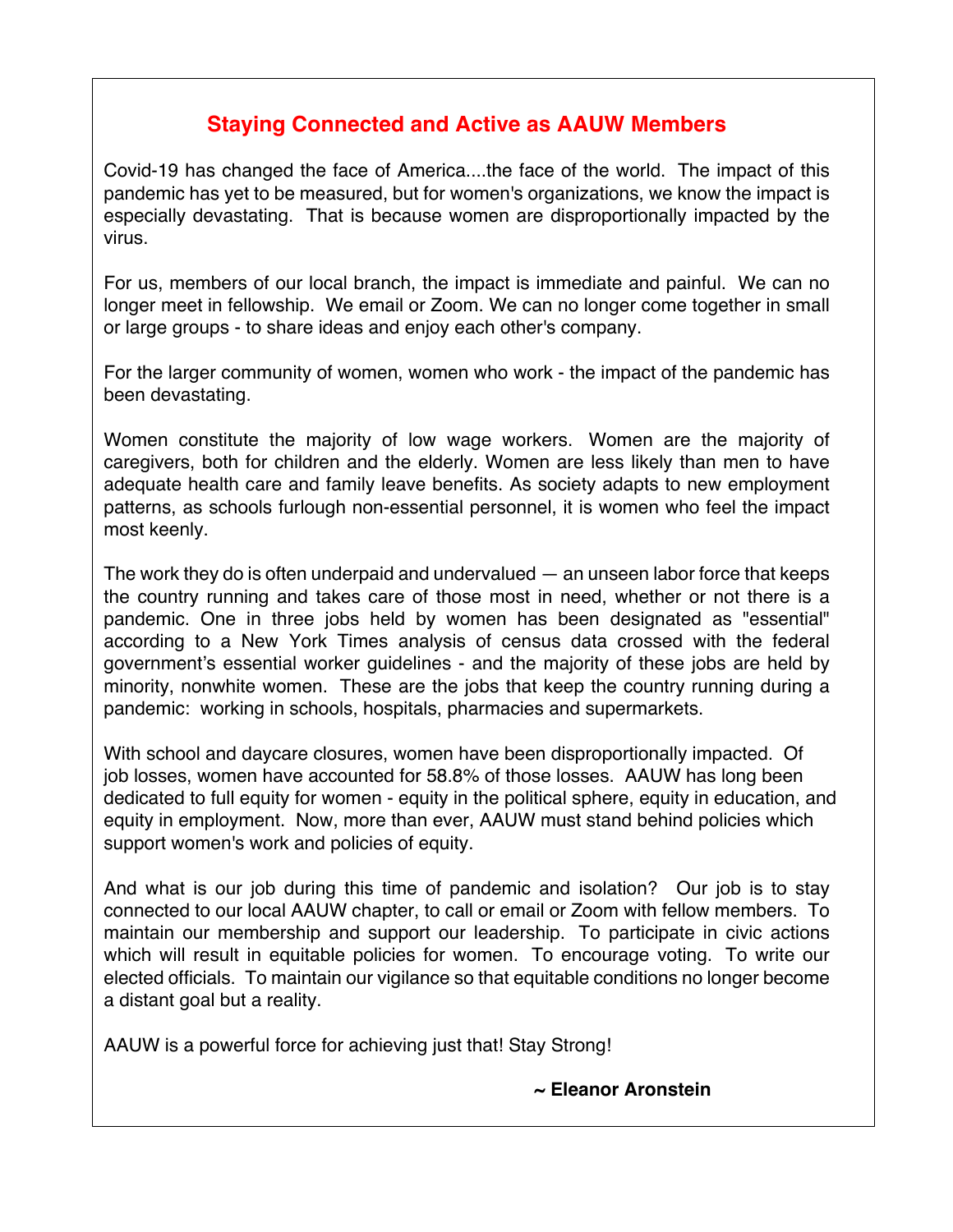### **"CONNECTIONS"**

A way to find interesting articles, webinars, and videos to fill you day.

Being at home at the beginning of the Covid-19 quarantine, I wondered what our branch can do to keep in touch with our members during these trying times. On the AAUW National website, I saw and participated in a AAUW webinar about what AAUW is going through because of Covid. Then I went to the AAUW-NYS website. I found that the Poughkeesie Branch had started a "Connections" page. It was just what I was looking for! I took their idea (with their permission) of a list of websites and adjusted it for what our members might be interested in.

I have sent out 5 editions of our Schenectady Branch Connections. If you haven't received my emails, please send me your email address.

If you have ideas for websites that I could include in the next edition, please send me the links.  $\sim$  Robin Eddy rieddy321@gmail.com



**Book Exchange** is into its second month of reading their exchanged books

**Modern Lit** – will have Zoom meetings on the 2<sup>nd</sup> Tuesday of the month at 2:00 p.m.

 **Diverse Topics, Quilting and Mahjong** will not meet until they feel comfortable to do so.

 **Varied Interests** members are contacting each other to share their news of health, families and activities for the time being.

 **Gourmet** has met a couple of times to chat—not cook—and catch up.

#### **Give Every Grad You Know the Gift of AAUW Membership at No Cost!!**

As an AAUW member you can gift one year of AAUW National Membership to as many recent college graduates as you like at no cost to them or to you. Fill out the form at https://www.aauw.org/resource/give-a-grad-a-gift